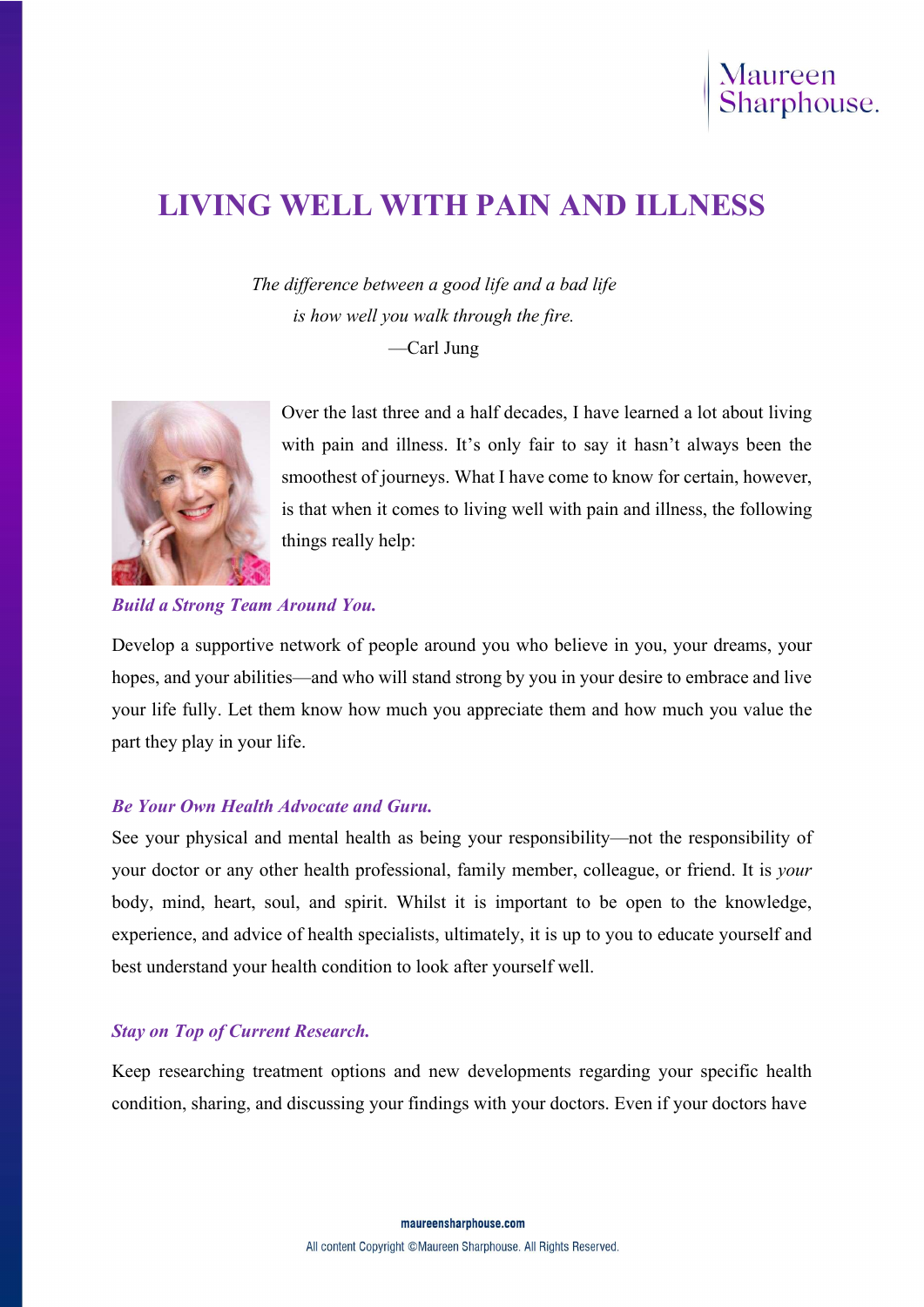told you there is no effective medication or cure for your health condition now, it does not necessarily mean there never will be.

# See Yourself as a Whole Person.

Treat yourself holistically: mind, body, spirit, soul. See that they are all elements of you and interconnected; you must treat yourself kindly and nourish and feed each of part of yourself well. Don't put all your focus and energies into one or two of them and starve or ignore the rest.

# Develop Comfort and Coping Practices.

Be open-minded to trying things that may help you. Whether it is listening to music or watching a film to distract yourself from pain, visualisation, meditation, or mindfulness, pottering in the garden, going to a support group, taking a drive in the country, doing a little cooking, or picking up the phone to talk with a friend, the list is endless. Utilise the things that help you positively and beneficially and have the courage to minimise or park the rest.

# Expand Your World—Do Not Keep Your World Too Small.

Reach out to others and enjoy their company on the days you feel up to it; be productive and still go places and actively do things. Focus on doing what you *can* do—not on any limitations your illness imposes on you. Showing up filled up and participating as fully as you can in life will bring you more feel-good feelings than isolating yourself and retreating from life or withdrawing into your shell.

# Be Open to Conventional Medical Practices as well as Complementary Treatments and Therapies.

You are an individual and unique. Therefore, remain open-minded regarding treatments and therapies that may help you. Accept that no one size fits all or is the perfect treatment that will work for everyone, but the options are plentiful. If something interests you or feels right to you and is unlikely to do you any harm, be willing to try it and trust that you know your body best.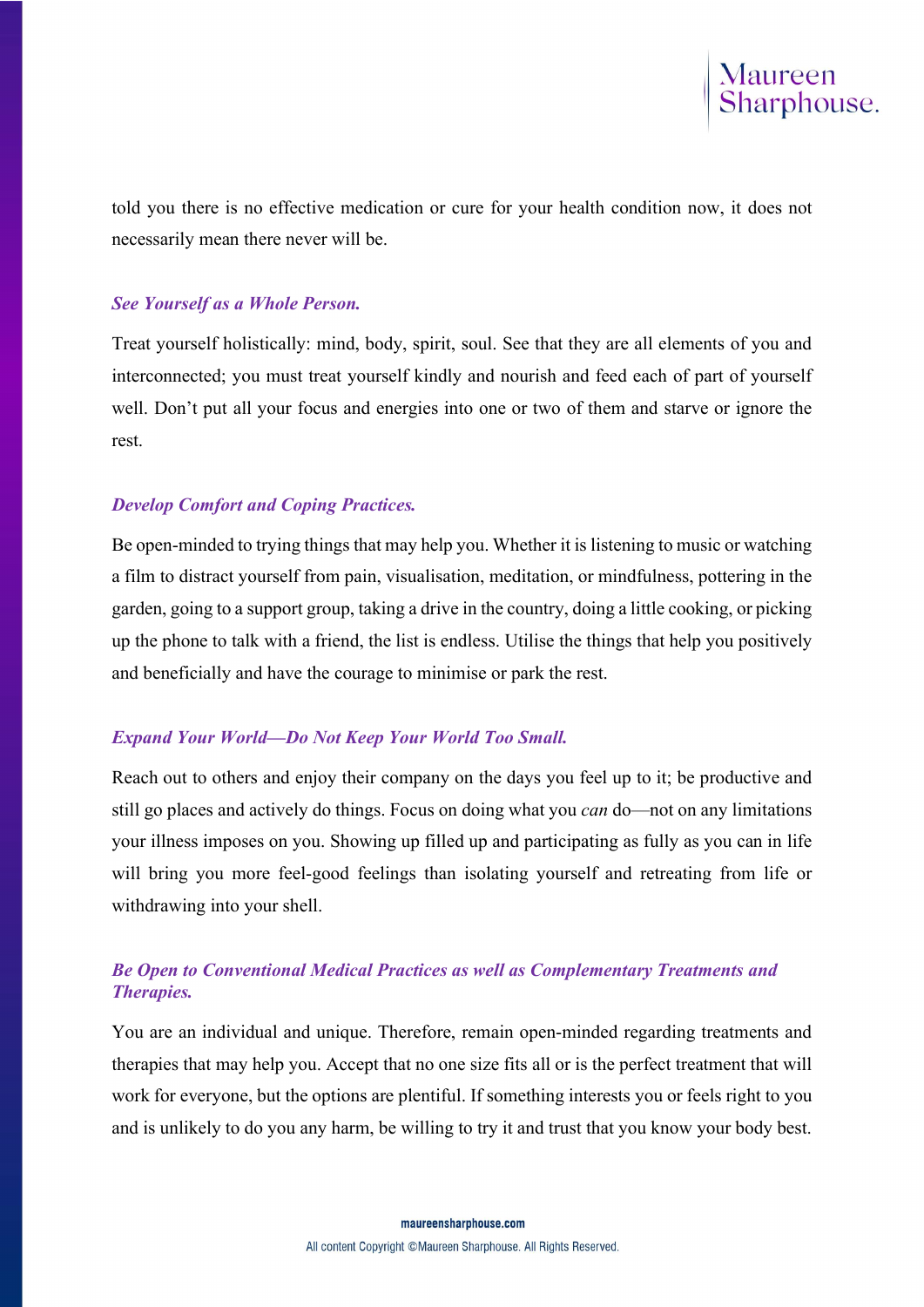

#### Trust Your Voice (And Do Not Be Afraid to Speak Up)!

Doctors are not God; they are human and can have their off days like the rest of us. However, any doctor who is rude, arrogant, or condescending to you—dismissive, uncaring, judgmental, not understanding your condition and how it affects you, or accusing you of exaggerating your pain—is not the right doctor for you. You deserve the best care and treatment, including a doctor on your side who wants only the best for you. Be prepared and willing to change your GP if need be or change your practice until you find a doctor who fully supports you. Seek another opinion from a different consultant if need be. Trust your voice, speak up, and be heard.

#### Befriend Your Body; It Is Not Your Enemy.

Work with your body, not against it. Your body is part of you and not the enemy. Take quiet time regularly to ask your body, 'How can I best serve you? How can I best help you? What do you most need from me today to help you experience greater comfort or function best?' Ask, listen, trust, and respond. Get to know your body well and confidently act on its needs.

#### Feel It. Heal It. Let It Go.

Your body has enough to contend with without adding negative thoughts and emotions for it to deal with as well. Allow yourself to grieve if need be; feel angry; acknowledge regret, guilt, or blame; question 'why me?'; or spend a short while feeling sorry for yourself and in victim mode. You are human, and it is natural to feel these emotions and work through these things. Hanging on to negativity, however, does not help. A negative mind will never bring you a positive experience of life.

#### Pay Little Attention to Discouragement.

See that a bad day is simply a bad day and does not necessarily need to turn into a bad week, bad month, or bad year for you. Reminding yourself that you only ever must deal with the moment you are in now can help you get through those more difficult days when darkness descends.